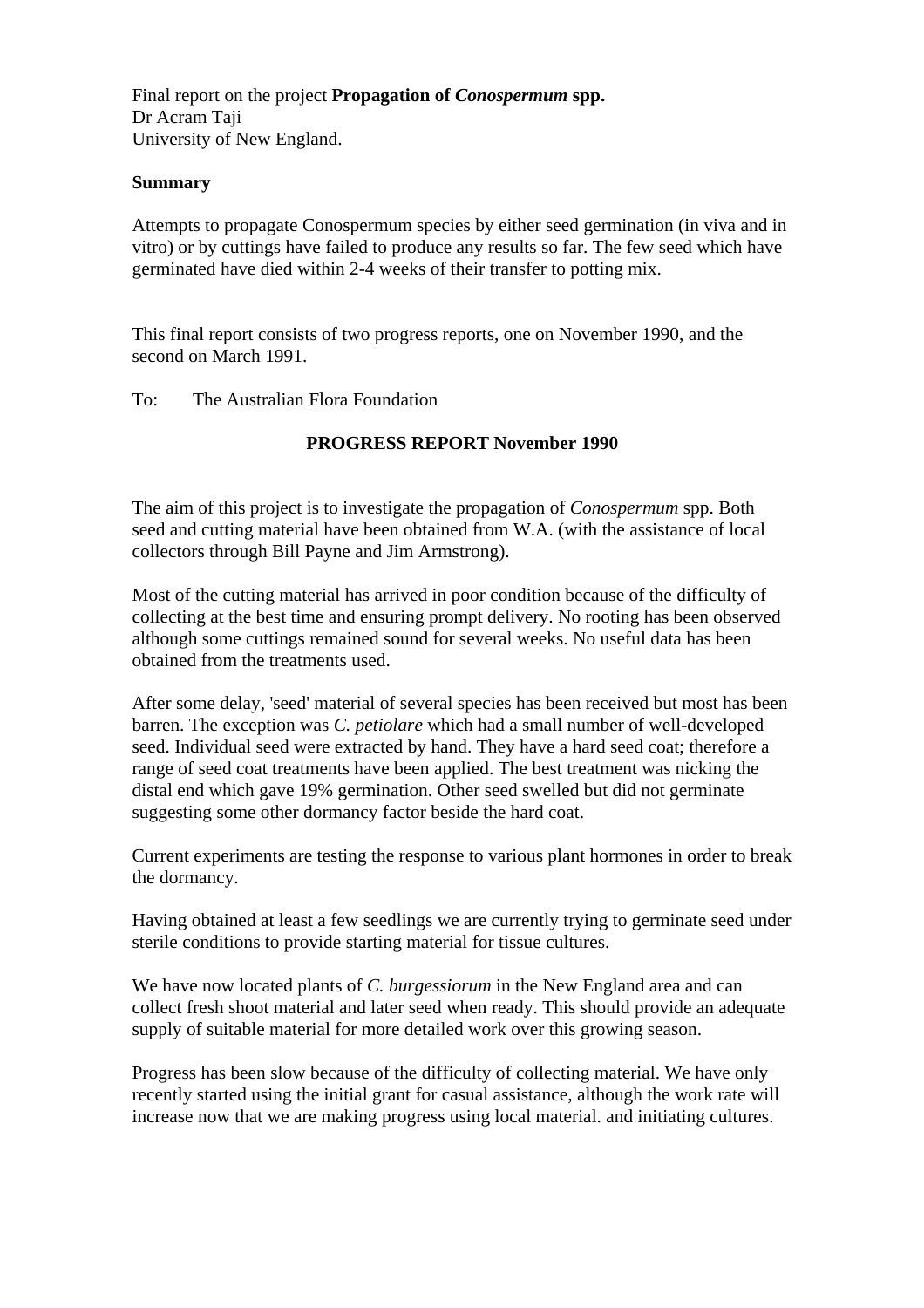## Proposal for 1991

The overall research plan remains the same. The workload for next year will depend on the rate of progress.

Approval in principal is sought for additional funding in 1991 up to the amount initially requested (\$2450). This will enable us to continue the work assured of support when needed However, since we will carry funds over into next year, we will not seek payment of this additional amount until the current grant is committed.

Dr Acram Taji 5/11/90

To: The Australian Flora Foundation.

#### **PROGRESS REPORT March 1991**.

Project Title: Propagation of *Conospermum* spp.

Supervisor: Acram Taii - University of New England.

### **Seed Germination Trials**.

Experiment 1.

*Conospermum petiolare* was used in this trial. The following treatments were applied with 10 seed per condition.

1.Intact seed.

2.Hair removed.

3.Distal end of testa removed

4.Proximal end of testa removed.

5.Testa was removed completely.

6.As in 2 but seed were soaked in boiling water over night.

For each condition one petri dish was kept in dark and one petri dish was stored in light. Although 2 seeds from group one and one seed from treatment three and treatment six germinated none of the seedlings survived the transfer to the potting mix.

Experiment 2.

Seed were surface sterilized and transferred to agar medium containing 0.5µMBAP. The following treatments were applied:

(i)-Testa removed

(ii)-Hair removed

(iii)-Intact seed

Cultures were stored in either darkness at 23ºC or in the light at the same temperature.

This experiment commenced on 2/1/91. None of the seed have germinated to date, even though most seed still look very healthy without any obvious infestation.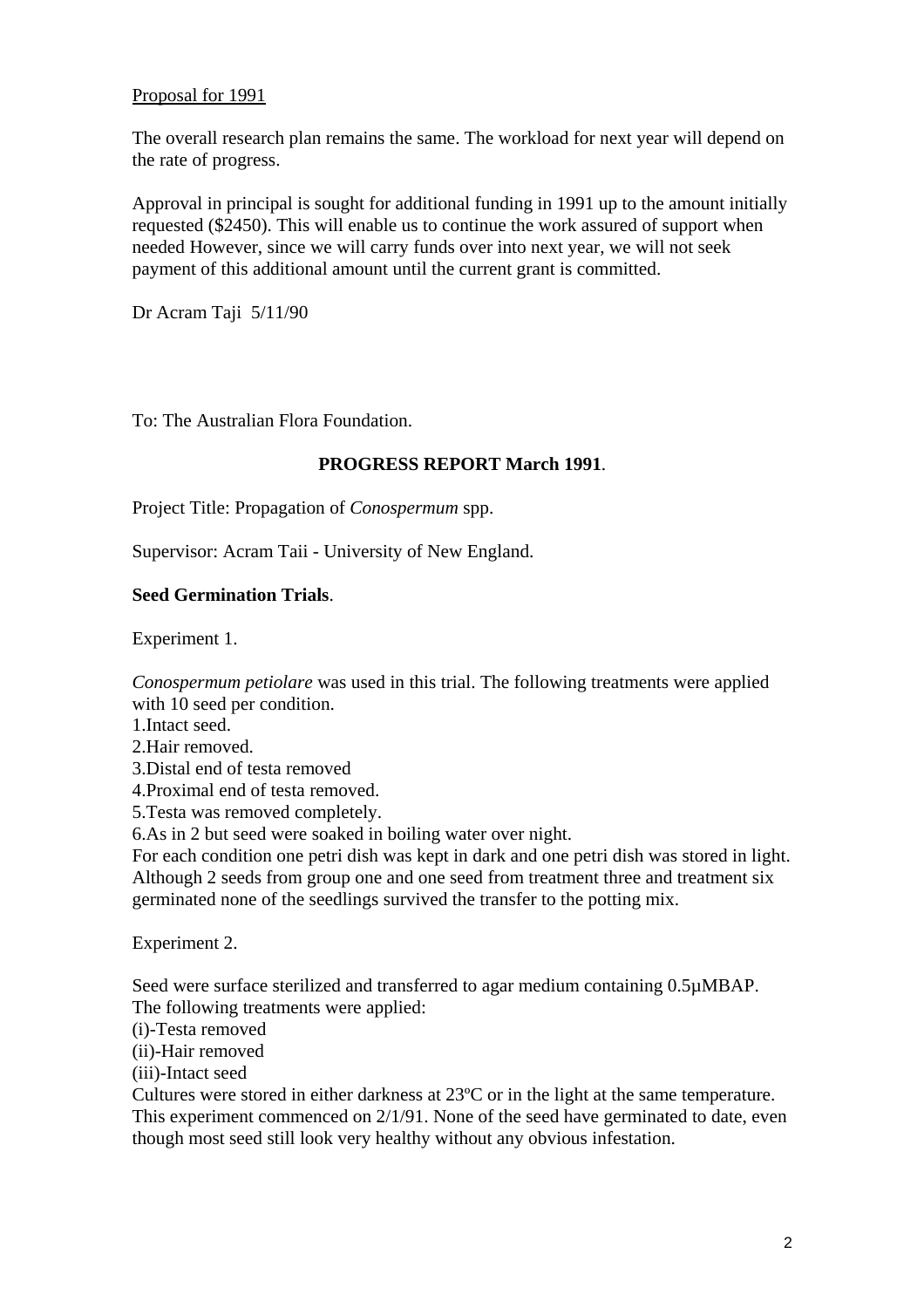Experiment 3.

Following species were used in this trial:

1.-*Conospermun luegelii*

| $2 -$  | 44 | stoechadis |
|--------|----|------------|
| $\sim$ |    |            |

3. - " *incorvum*

4.- " *triplinervinm*

5.- " *distichum*

20 seed of each species were surface sterilized and transferred to agar medium containing 250 µM GA3. For each species 10 seed with testa completely removed and 10 seed intact. Within two weeks of the date this experiment commenced all cultures became heavily infested and were all discarded.

Experiment 4.

The following species were used in this trial: *Conospermum bracteosum Conospermum amoenum Conospermum caeruleum Conospermum capitatum Conospermum doienii* 

Seed were surfaced sterilized and transferred to the petri dishes containing filter paper either moistened with water or 1000  $\mu$ M GA<sub>3</sub>. Each dish contained 10 seed, 5 seed intact and 5 seed with their testa removed completely. The  $GA_3$  was filter sterilized and all petri dishes were autoclaved prior to the commencement of the experiment. For each species one dish was stored in light and one in total darkness. Theincublation temperature was 23ºC. Within 2 weeks all dishes were heavily infested even though all the seed were sterilized and the experiment was set up in a laminar flow cabinet.

Experiment 5.

In this experiment we used the same species as in exp.4 This time the seed were put on the surface of agar containing 250 µM GA3 Each container contained 10 seed. The testa was removed from 5 of these seed. All these culture were infested within 2 weeks.

# Experiment 6.

In this experiment we used the same species as in the previous experiment. The length of surface sterilization was increased also the seed were flame sterilized prior to dissection. They were then cultured an deFossard MMMM or Special seed culture medium containing  $0.5 \mu M G A_3$  plus l  $\mu M$  zeatin (both these chemical were filter sterilized). At this point of time the seed still look free from infestation (but the experiment commenced only 8 days ago ).